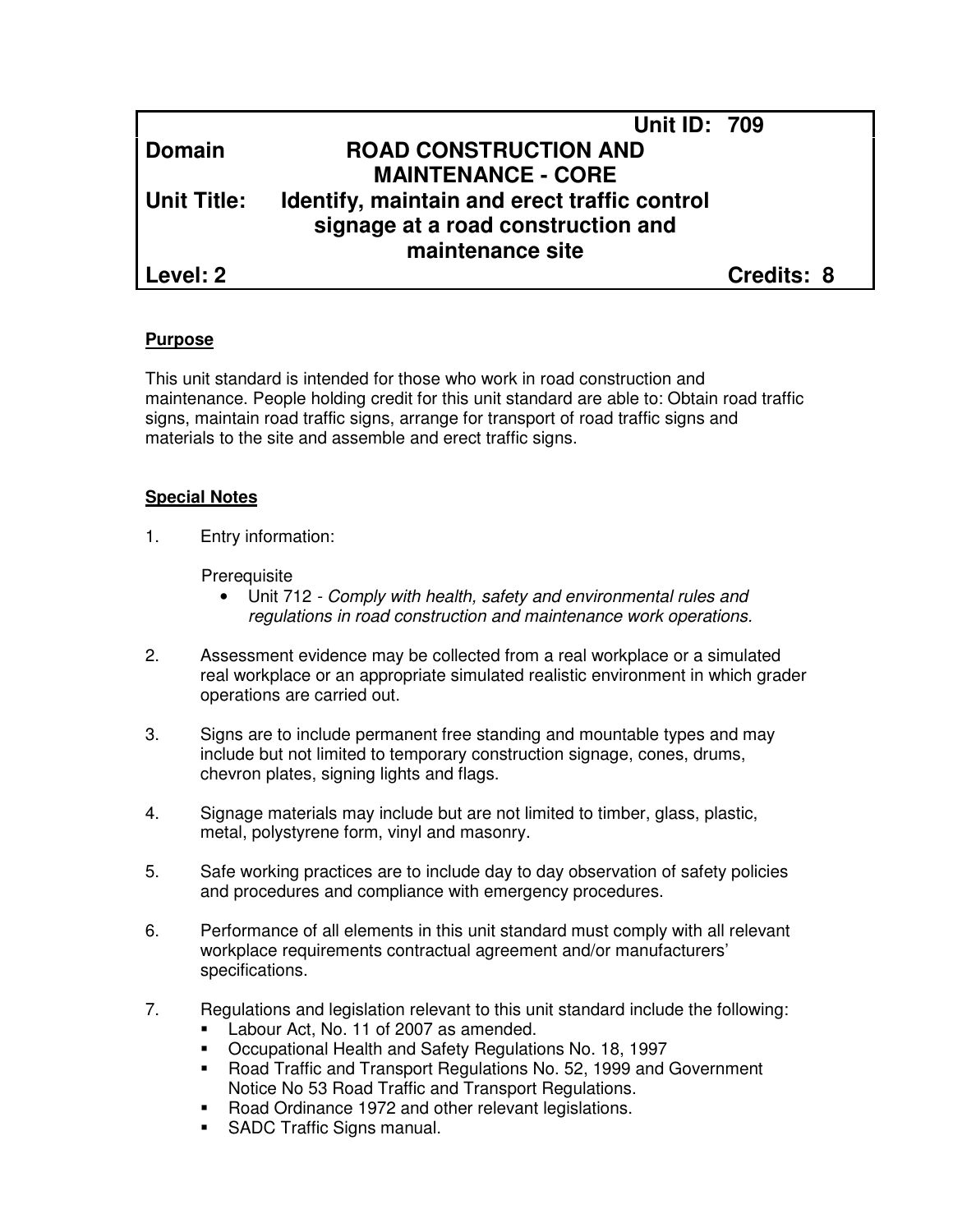## **Quality Assurance Requirements**

This unit standard and others within this subfield may be awarded by institutions which meet the accreditation requirements set by the Namibia Qualifications Authority and the Namibia Training Authority and which comply with the national assessment and moderation requirements. Details of specific accreditation requirements and the national assessment arrangements are available from the Namibia Qualifications Authority and the Namibia Training Authority. All approved unit standards, qualifications and national assessment arrangements are available on the Namibia Training Authority website www.nta.com.na.

# **Elements and Performance Criteria**

## **Element 1: Obtain road traffic signs.**

### **Performance Criteria**

- 1.1 Road traffic signs required for the work are identified in terms of statutory requirements.
- 1.2 The road traffic signs required are sourced and confirmed according to workplace procedures.
- 1.3 Road traffic signs are stored according to workplace procedures.

## **Element 2: Maintain road traffic signs.**

### **Range**

Structural defects include but are not limited to missing rivets, nuts and bolts, cracked welds, damaged stands and bases.

### **Performance Criteria**

- 2.1 Road traffic signs are checked for bitumen, road grime, concrete, diesel and paint and are cleaned in line with workplace requirements.
- 2.2 Road traffic signs are checked for structural defects and compliance with traffic regulations.
- 2.3 Road traffic signs with non-repairable panels and other defects are replaced in line with workplace requirements.
- 2.4 Ways of preventing defacement and damage of signs are applied in line with workplace requirements.